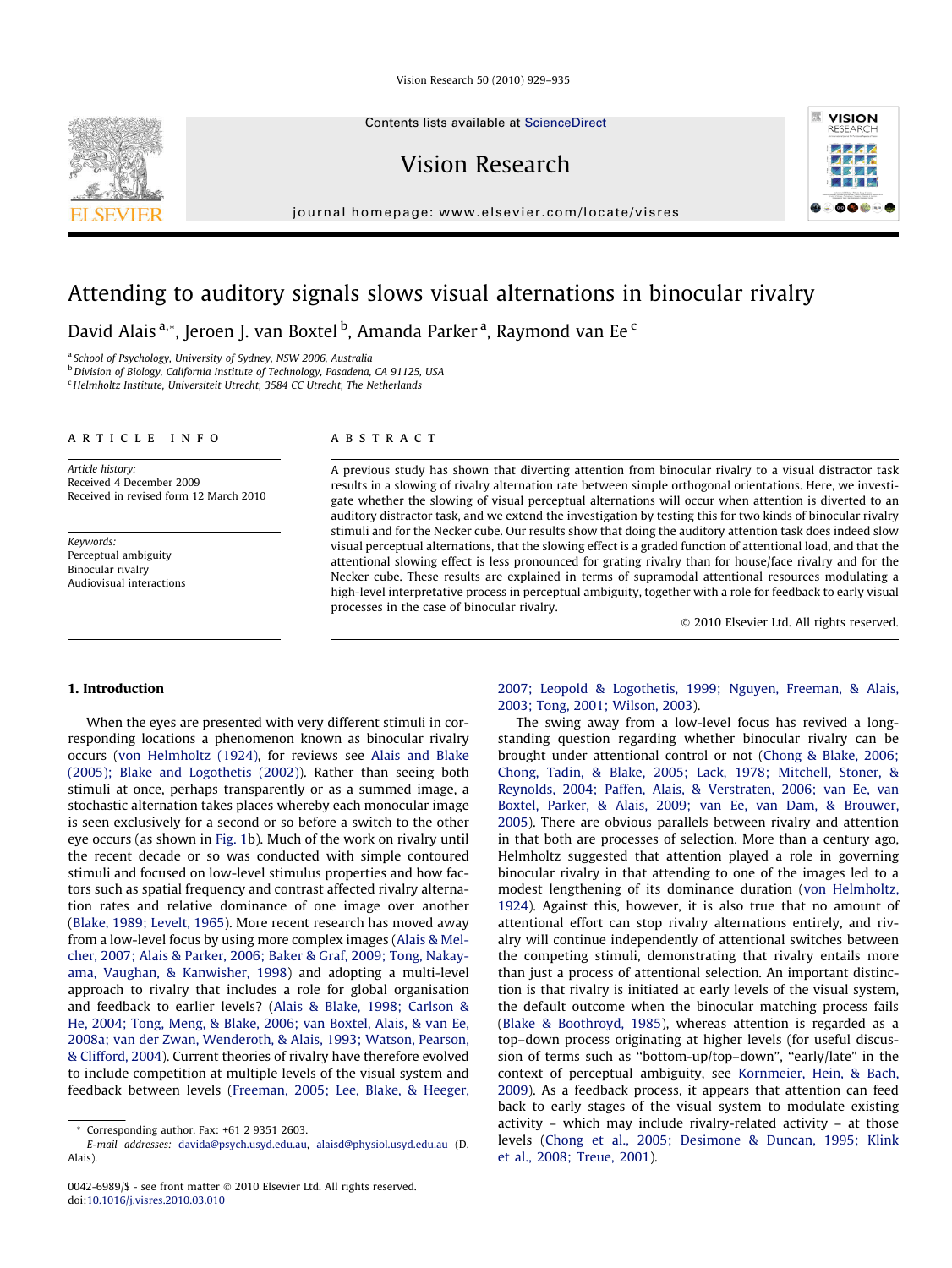(a) Stimuli



# (b) Task 1: Track perceptual alternations over time



(c) Task 2: Was the tone pulse preceding each pip a loud one or not?





<span id="page-1-0"></span>Fig. 1. Stimuli and procedures. (a) Examples of the three kinds of perceptually ambiguous stimuli used in these experiments. The first two pairs of images were dichoptically viewed so as to induce binocular rivalry. The last pair shows a Necker cube that was binocularly viewed. (b) The primary task in all conditions was to track continuously perceptual alternations over three 2 min observation periods. From these data a mean alternation rate was calculated. These alternation time series were also used to produce 'pseudo-rivalry' conditions where for any observer/condition alternating sequences of monocular images were replayed that were shuffled versions of a subject's own tracking sequences for a given condition. Pseudo-rivalry conditions provide an important control by mimicking the perceptual alternations of real binocular rivalry, with the advantage that the observer's tracking behaviour can be objectively measured against a known sequence. (c) The secondary 'distractor' task was to detect odd-ball loud-tone pulses in a series of standard tone pulses presented at rate of 2 Hz. At 32 points randomly inserted in the 2 min tracking period a brief tone pip was presented. This served as a cue for the subject to respond (within a 1 s limit) whether the tone pulse just preceding the pip was a loud one or not. For half of the cues, randomly distributed, there was a loud-tone immediately preceding the cue, and for the other half of cues there was not. (d) From these responses, task sensitivity  $(d')$  could be calculated and task difficulty could be controlled as a function of the loudness increment magnitude. For the 'easy' distractor task, the loudness increment was set to a value giving performance at approximately  $d'$  = 2. For the 'hard' distractor, the loudness increment was reduced to produce performance at approximately  $d'$  = 1. D-prime values were calculated on a total of 96 responses (32 per 2 min tracking trial).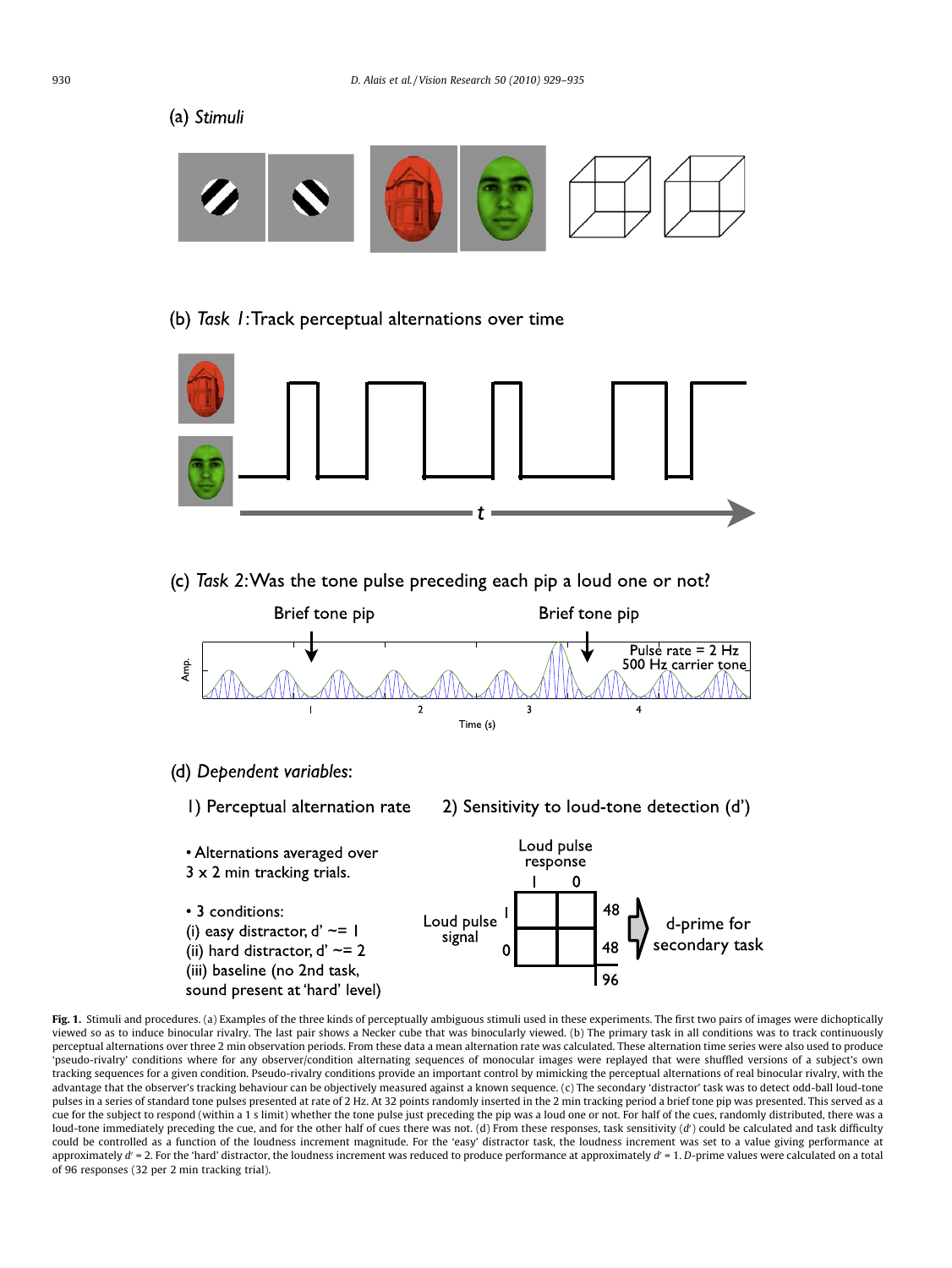Because attention is a feedback process that can alter early visual responses, it should not be surprising that attention can modulate rivalry. Attentionally selecting and holding one of the stimuli biases predominance in favour of the selected stimulus in free running rivalry ([Lack, 1978; Meng & Tong, 2004; van Ee et](#page-6-0) [al., 2005\)](#page-6-0), similar to Helmholtz's original observation. Although this bias is not especially strong, it is somewhat stronger for ambiguous stimuli such as the Necker cube which, in contrast to binocular rivalry, do not involve interocular conflict ([Meng & Tong,](#page-6-0) [2004; van Ee et al., 2005\)](#page-6-0). Attentional orienting to one of the stimuli can have strong acute effects on rivalry, as stimulus cueing paradigms have shown. For example, exogenously cuing a nonrivalrous image just prior to rivalry onset ensures that the cued image will appear as the initially dominant percept [\(Mitchell et al.,](#page-6-0) [2004](#page-6-0)). Endogenous cuing has been shown to produce a similar effect [\(Chong & Blake, 2006; Klink et al., 2008](#page-5-0)), although in both cases the influence is restricted to the early phase of rivalry. Studies with other kinds of perceptually bistable stimuli show similar modulatory effects of attention ([Meng & Tong, 2004; Toppino,](#page-6-0) [2003; van Ee et al., 2005\)](#page-6-0) in that attention can bias which percept tends to dominate. Together, these studies demonstrate that attention can influence binocular rivalry (and bistable perception in general) but not particularly powerfully, although with training observers can learn to increase their attentional control over binocular rivalry ([Lack, 1978\)](#page-6-0).

The studies reviewed above have generally studied attention by having observers focus their attention on one of the perceptual alternatives, an approach which can bias predominance in favour of the selected stimulus but cannot freeze the rivalry process. Here, we adopt a complementary approach similar to that used by Paffen, Alais and Verstraten [\(Paffen et al., 2006](#page-6-0)) which involves directing attention away from the rival stimuli towards a peripheral distractor task. Paffen et al. study demonstrated that removing attention from the stimuli causes rival alternations to slow by an amount related to the difficulty of the distractor task. A similar approach was later used by Pastukhov and Braun ([Pastukhov & Braun,](#page-6-0) [2007](#page-6-0)) to show that perceptual alternations in bistable motion perception were slowed by a difficult attentional distractor, although they continued to occur even in the near-absence of attention. Both studies show that withdrawing attention from bistable stimuli causes a slowing of perceptual alternations. In the present study, we extend these earlier studies in two ways. First, we will use an auditory task as an attentional distractor (see [Fig. 1](#page-1-0)c) to see whether the attentional resources involved in binocular rivalry are specifically visual or are modality independent. Attention is known to act crossmodally between the senses ([Alais, Newell, &](#page-5-0) [Mamassian, 2010; Driver & Spence, 1998\)](#page-5-0), and recent work has shown specifically that attention can act crossmodally from touch and audition to influence alternation rates in binocular rivalry, or from vision to influence auditory ambiguity [\(van Ee et al., 2009\)](#page-6-0). This implies that there are supramodal attentional resources involved in resolving perceptual ambiguity and we therefore predict that an auditory distractor should slow alternations in binocular rivalry.

The present study will also compare the effects of attentional distraction across several types of visually ambiguous stimuli (see [Fig. 1](#page-1-0)a): grating rivalry, house/face rivalry, and the Necker cube. The aim of this comparison is to determine whether attentional modulation depends on the complexity of the rival stimuli, and in particular to test whether ambiguous stimuli without interocular conflict are more prone to attentional effects. Given the results of earlier attentional studies using Necker cubes and grating rivalry ([Meng & Tong, 2004; van Ee et al., 2005\)](#page-6-0), we predict that auditory attentional modulation will be greater for the Necker cube than for the binocular rivalry between gratings.

## 2. Methods

#### 2.1. Observers

Nine subjects, the four authors plus five naïve observers, performed in all conditions of these experiments. All had normal hearing, and normal or corrected-to-normal vision.

#### 2.2. Stimuli

Three kinds of perceptually ambiguous visual stimuli were compared. As shown in [Fig. 1a](#page-1-0), two of these were binocular rivalry stimuli (grating rivalry, and house/face rivalry) and were presented dichoptically, while the third was a Necker cube which was presented binocularly. The grating stimuli were orthogonally oriented square-waves  $\pm 45^\circ$  from vertical with a spatial frequency of 1.25 cpd and were  $1.6^{\circ}$  in diameter. The gratings and the Necker cube had maximum contrast (black and white), with the Necker cube composed of thin black lines 9 arc min wide and the front face of the cube being a square subtending  $2.5^{\circ}$  on a side. The house and face images were matched at the maximum possible RMS contrast (.17) with equal mean luminance. The house and face were also tinted red and green respectively, as in [Alais and Parker \(2006\),](#page-5-0) as this facilitates rivalry tracking by making instances of piecemeal rivalry more obvious (which may sometimes go unnoticed in complex achromatic images). The house/face stimuli were presented in an oval aperture 4.4 $\degree$  wide and 6.6 $\degree$  high. All stimuli were presented on a CRT monitor with the background set to the mean luminance grey value  $(29.2 \text{ cd/m}^2)$ . Monitor resolution was  $1024w \times 768 h \times 75 Hz$ .

The auditory signal which provided the stimulus for the attentional task was a series of tone pulses digitized at rate of 32 kHz. A 500 Hz carrier tone was windowed by a series of Gaussian profiles  $(SD = 80 \text{ ms},$  truncated at  $\pm 3.125 \text{ SD}$ ) to create a regular sequence of smooth pulses. The Gaussian peaks were separated by 500 ms so that the tones pulsed continually at a rate of 2 Hz. The tones had a maximum sound pressure level of 74 dB A as measured through the presentation device (headphones) at the listening position.

#### 2.3. Procedure

The primary dependent measure in these experiments was the alternation rate of the perceptual reversals. To determine this, the visual stimuli were presented for 2 min at a time (using a mirror stereoscope) and subjects continuously tracked their perceptual alternations using two keys on the computer keyboard (and pressing neither for percepts of mixed dominance). A total of 6 min of tracking  $(3 \times 2 \text{ min trials})$  was measured for each condition and the alternation rates were averaged over the trials into a single estimate of perceptual alternation rate.

Alternation rates were measured under three different attentional conditions: (i) attend to difficult distractor, (ii) attend to easy distractor, (iii) no attention baseline. The attentional task involved monitoring the series of tone pulses in order to detect an odd-ball tone pulse that was louder than the others (which observers indicated by pressing the keyboard space bar). The loudness increments for the odd-ball were calibrated for each individual observer in pilot experiments to be either easy to detect  $(d' = \sim 2.0)$  or difficult to detect  $(d' = \sim 1.0)$ . There were a total of 240 tone pulses in each 2 min trial, and at the offset of 32 of them (randomly selected on each trial) a brief tone pip was played. This pip signaled to the subject to respond in a yes/no manner whether or not the tone pulse just preceding the pip had been an odd-ball (i.e., a loud pulse). On a given 2 min trial, 16 of the pulses that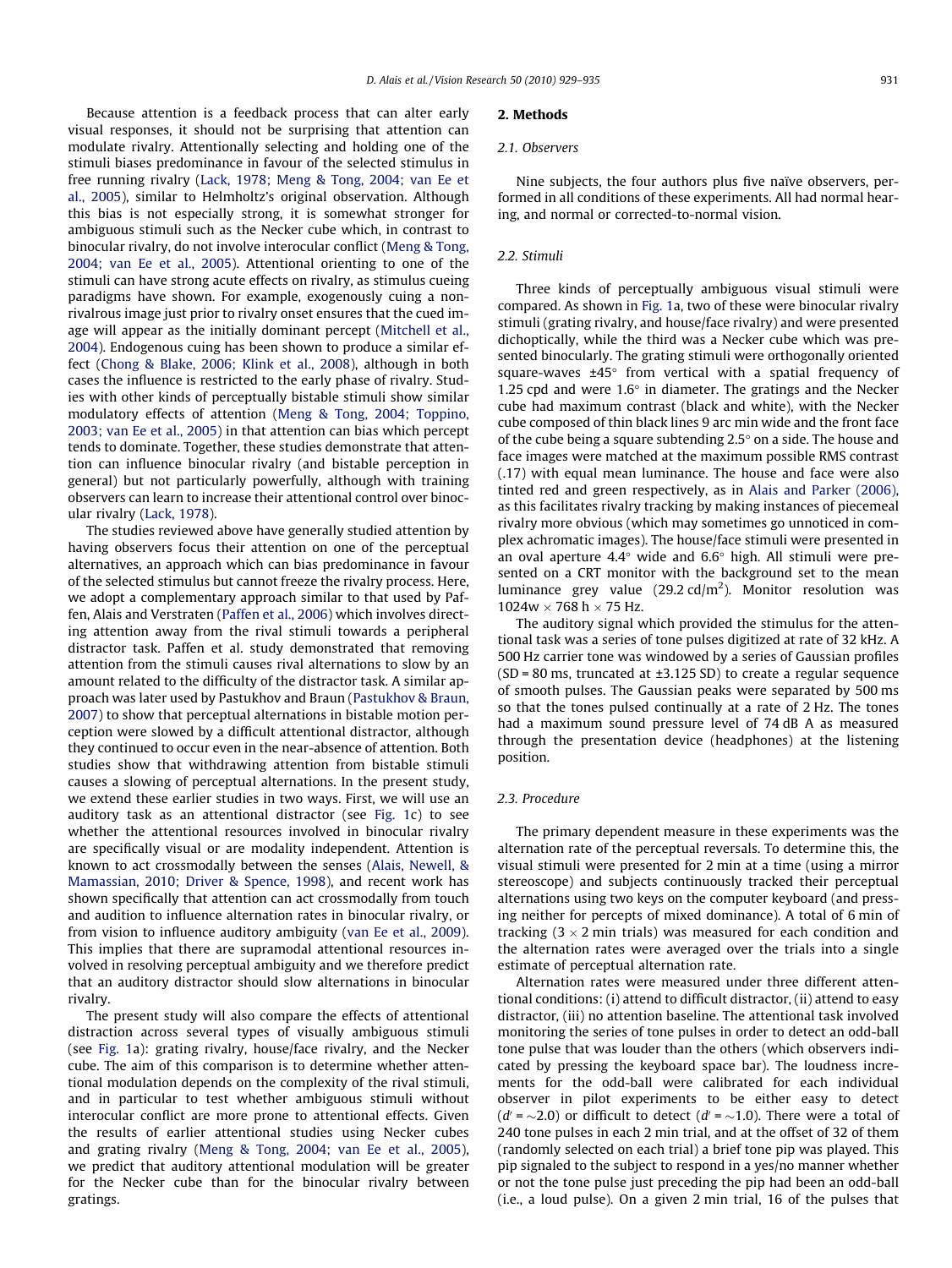preceded the pips were odd-balls and 16 were not, and from the subjects' responses we used signal detection theory to compute hit rates and false-alarm rates in order to measure their sensitivity  $(d')$  for detecting the odd-ball loud pulse. Whether the attentional condition was easy, difficult or baseline, the tone pulses were always present (at the difficult level in the case of baseline conditions), together with the 32 randomly inserted tone pips. Baseline alternation rates were recorded first, followed by the 'easy' and then 'hard' conditions. By doing the hard task last, subjects were already familiar with the attentional task they had to perform (from the preceding 'easy' condition), meaning that any performance decrement could be attributed to the task being more demanding rather than to unfamiliarity with it.

For the grating rivalry and house/face rivalry conditions we also ran pseudo-rivalry conditions that were carefully calibrated so that tracking the pseudorivlary alternations did not alter sensitivity to the attentional task. Three 2 min pseudo-rivalry tracking trials were completed for each attentional condition: easy distractor, difficult distractor, and baseline. Pseudo-rivalry mimics the perceptual alternations of binocular rivalry by presenting the two binocular rivalry stimuli in an alternating sequence according to a shuffled version of an observer's own rivalry alternations (this is not possible for the Necker cube, as it is a single binocularly viewed stimulus). Pseudo-rivalry can be trivially easy to track if image transitions are abrupt and transient, which would allow more attention to be allocated to the second task than was the case in real rivalry. To minimize transients, we smoothed image changes over a 0.15 s interval according to a cumulative Gaussian cross-fade technique. This smoothing interval was chosen after pilot experiments showed it produced performance on the attentional task that was equivalent to real binocular rivalry (see [Fig. 2b](#page-4-0)). Shorter smoothing intervals produced better performance on the attentional task, presumably because the tracking task required little or no attention and resources could be allocated to the second task. With equivalent performance on the second task, we can conclude that the tracking task in both the real and pseudorivalry conditions were equivalently demanding.

#### 3. Results

Mean alternation rates for the three stimuli are plotted in [Fig. 2a](#page-4-0) under each of the three attentional conditions: no attention baseline, attend to easy distractor, attend to difficult distractor. It is clear that perceptual alternations declined with the increasing attentional load of the loudness increment detection task for all three stimulus types. Confirming this, a two-way (stimulus type vs. attentional load) repeated-measures analysis of variance produced a significant main effect of attentional load  $(F(2, 16) =$ 26.72,  $p < .001$ ), and a trend analysis showed the attentional effect to be a significant linear  $(F(1, 8) = 32.01, p < 0.001)$  but not quadratic  $(F(1, 8) = 1.96, p = 0.200)$  trend, showing that the effect of attention increases monotonically with distractor task difficulty. The main effect across stimulus types was also significant  $(F(2, 16) = 11.47, p < 0.001)$ , and there was no significant interaction between the main factors  $(F(4, 32) = 1.48, p = 0.232)$ .

Pseudo-rivalry conditions were run to verify that the reduction in perceptual alternation rate apparently due to the attentional distractor task was not simply due to poor vigilance and ''missed'' alternations. Mean performance on the loudness increment detection task under rivalry and pseudo-rivalry conditions is plotted in [Fig. 2](#page-4-0)b in terms of sensitivity  $(d')$ , for the 'easy' and 'difficult' levels. Mean d' was 1.28 for the 'easy' task and 2.15 for the 'hard' task and performance was comparable whether observers were tracking rivalry alternations or pseudo-rivalry alternations. For grating rivalry, task sensitivity was not significantly different between rivalry and pseudo-rivalry for the 'easy' condition ( $t8 = 0.626$ ;  $p = 0.549$ ) or the 'hard' condition ( $t8 = 1.791$ ;  $p = 0.111$ ). Similarly, there were no significant differences for the same tests in the house/face rivalry conditions ('easy':  $t8 = 0.966$ ;  $p = 0.359$ , 'hard':  $t8 = 0.422$ ;  $p = 0.683$ ). Note that the right panel of [Fig. 2b](#page-4-0) (Necker cube) only shows task sensitivity for perceptual alternations because pseudoalternations are not possible with this stimulus.

Overall, it is clear that performance on the attentional task was similar across rivalry and pseudo-rivalry and was reliably harder when the loudness increment was small. How accurate were observers at tracking pseudo-rivalry alternations under these conditions? Averaged over all attentional conditions, 80% of alternations were responded to within 1 s, a rate similar to the pseudotracking performance reported by [Paffen et al. \(2006\)](#page-6-0) using the same time limit. Typically, those alternations that were missed were nearly always the briefest ones. Confirming this, when dominance durations of <0.4 s were excluded, the percentage of successfully tracked alternations increased to 92%. Note that if tracking had been trivially easy in pseudo-rivalry (as when abrupt transitions are used), tracking performance would have been higher as detecting the changes would have demanded little or no attention. However, here we chose to match performance on the attentional task across real and pseudo-rivalry conditions, implying equivalent resources remain for tracking changes in those conditions. Despite real and pseudo-rivalry conditions being matched in this way, the fact that performance is <100% accurate in pseudorivalry implies some alternations may also be missed by observers in real rivalry, although being a subjective measure there is no way to verify this.

It was noted above that there was no overall interaction between attention and stimulus type in the ANOVA, which would suggest that all three stimulus types were equally affected by the attentional manipulation. However, we hypothesized in the Introduction that alternation rates for the Necker cube might be more subject to the attentional effect than alternations between rivaling gratings. [Fig. 2c](#page-4-0) suggests that this may indeed be so. The figure shows alternation rates after normalization to the value of the baseline condition, so that the effect of attention on all three stimuli can be compared in a standardized way as a proportionate change from baseline. It appears that the decrease in alternation rate as a result of doing the attentional distractor task is weakest for grating rivalry, and is about equally strong for the house/face stimuli and the Necker cube. We tested our prediction with onetailed Bonferroni-corrected pairwise comparisons using the normalised data. Confirming what is apparent in [Fig. 2](#page-4-0)c, attentional slowing of alternation rate for the Necker cube was significantly stronger than for grating rivalry, in both the 'easy' condition ( $t8 = 4.24$ ,  $p < 0.005$ ) and 'hard' condition ( $t8 = 3.98$ ,  $p < 0.005$ ). This demonstrates that grating rivalry is less susceptible to attentional slowing than the Necker cube. Interestingly, attentional slowing of alternations in house/face rivalry was not significantly different from the Necker cube condition ('easy' condition:  $t8 = 0.83$ ,  $p = 0.214$ ; 'hard' condition (t8 =  $-0.27$ ,  $p < 0.602$ ), which largely explains the lack of significant interaction among all conditions in the overall ANOVA.

# 4. Discussion

The results reported here show that perceptually bistable visual stimuli alternate more slowly when attentional resources are deployed on a concurrent task in the auditory domain. The study extends findings from a recent paradigm developed by Paffen et al. ([Paffen](#page-6-0) et al., 2006) in which diverting attention away from a pair of rivaling gratings to a visual distractor task caused the rate of rivalry alternations to slow. We confirmed Paffen et al. result that rivalry slows when performing a concurrent secondary task, and that the slowing is a graded function of the secondary task's difficulty.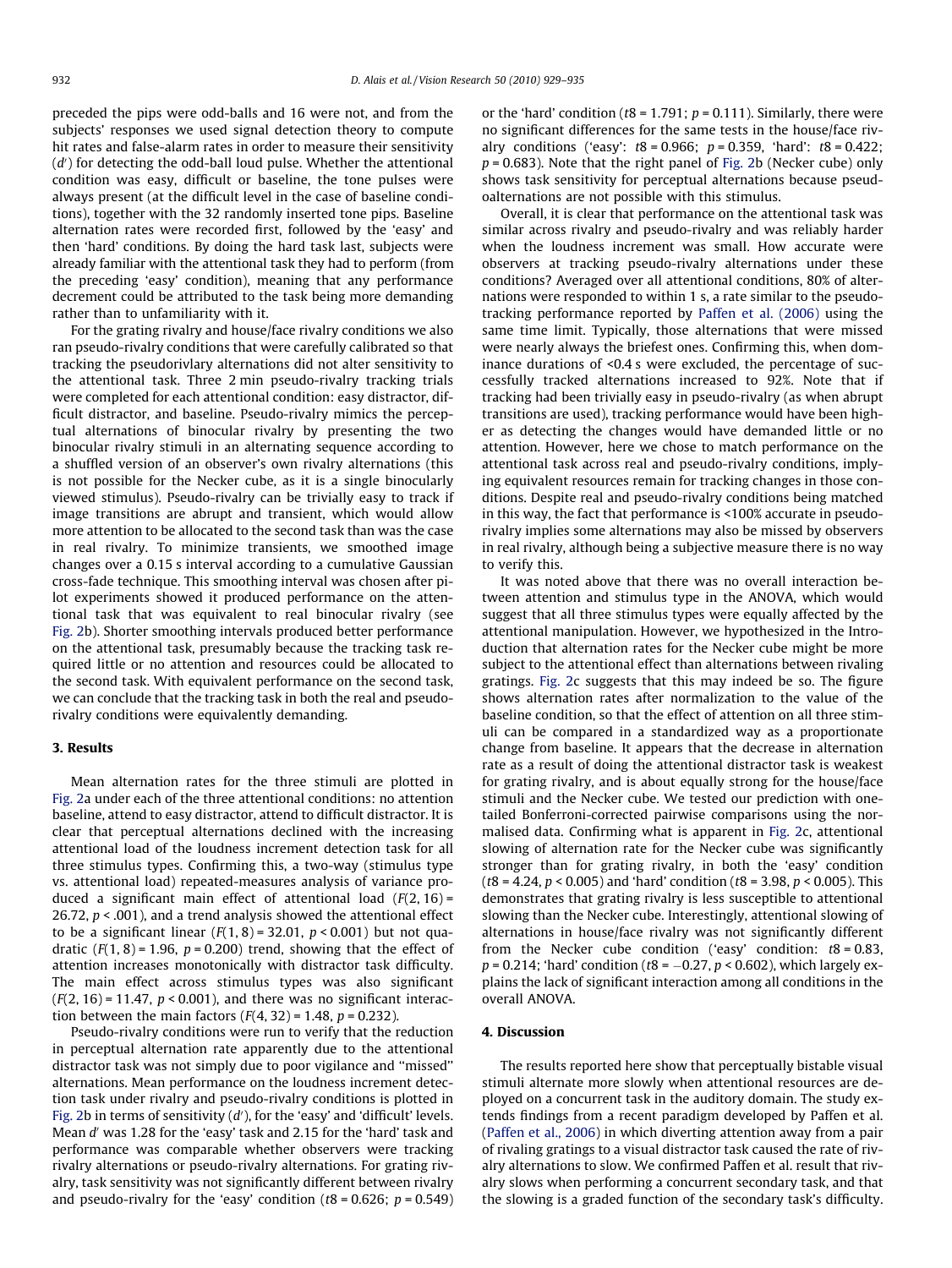

Fig. 2. Data showing mean alternation rates and sensitivities to the secondary task. (a) Mean alternation rates in reversals per second across the three levels of attentional task difficulty (where 'baseline' refers to the ''no attention" or ''passive viewing" condition), with the type of bistable stimulus as a parameter. There is a significant effect of attentional task load, with alternations for all stimuli slowing relative to the baseline rate. The attentional slowing is greater for the more demanding distractor task. These data also show slower overall alternations for the Necker cube and house/face rivalry relative to grating rivalry. (b) Mean sensitivities  $(d')$  to the loud-tone detection task (see [Fig. 1](#page-1-0)c) that served as the secondary (attentional distractor) task, at 'easy' and 'hard' levels. The size of the loudness increment was calibrated to each observer during pilot experiments to ensure that the 'easy' level produced a d' value of  $\sim$ 2, and the 'hard' level a d' of  $\sim$ 1. The plot shows data from the tracking experiments quantifying how well subjects did the secondary task (see [Fig. 1d](#page-1-0)) while simultaneously tracking perceptual alternations. Apart from confirming that the difficulty levels were in the intended range, these data show that secondary difficulty was independent of the type of bistable stimulus, and more importantly that the secondary task was just as difficult in the pseudo-rivalry conditions. (c) To facilitate comparison between the stimulus types, the raw alternation rates for each stimulus in panel A are re-plotted here as normalized rates relative to baseline rate. This comparison clearly shows that attentional modulation for the Necker cube and house/face rivalry is greater than for rivalry between gratings. In all panels, error bars show ±1 standard error, calculated over the group of nine observers.

More interestingly, however, we extend Paffen et al. study in two ways. First, we demonstrate that the slowing of perceptual alternations due to attentional diversion is greater for more complex rival stimuli and for a non-rivalrous bistable stimulus (Necker cube). Second, we show that attention-related slowing of visual perceptual alternations can be elicited just as effectively by diversion of resources to an auditory distractor task, demonstrating that the effect does not depend specifically on visual attentional resources.

<span id="page-4-0"></span>Concerning the first point, this study adds to a growing literature showing that binocular rivalry and other forms of perceptual rivalry are modulated by attention [\(Chong & Blake, 2006; Lack,](#page-5-0)

[1978; Meng & Tong, 2004; Mitchell et al., 2004; Ooi & He, 1999;](#page-5-0) [Paffen et al., 2006; Pastukhov & Braun, 2007; Toppino, 2003; van](#page-5-0) [Ee et al., 2005, 2009](#page-5-0)). Commonly in these studies the attentional task is specifically to select one of the rival stimuli (or perceptual interpretations) or to willfully control the alternation rate ([Lack,](#page-6-0) [1978; Meng & Tong, 2004; van Ee et al., 2005](#page-6-0)) and they have generally shown limited effects of attention. Our study confirms the viability of an alternative approach in which the observer's attention is diverted to a secondary task, and alternations are observed to slow [\(Paffen et al., 2006\)](#page-6-0). The clear implication of this is that the dynamics of binocular rivalry and other forms of bistable perception are partially attentionally dependent. This is broadly consistent with top–down 'interpretative' theories of binocular rivalry and bistable perception ([Carter & Pettigrew, 2003; Leopold & Logo](#page-5-0)[thetis, 1999; Lumer, Friston, & Rees, 1998; Pressnitzer & Hupe,](#page-5-0) [2006](#page-5-0)), which will be discussed in detail further below. According to these theories, high-level executive processes such as found in frontoparietal brain regions interpret the visual input and initiate perceptual alternations by feeding back signals to early visual areas to select one interpretation or the other. When attentional resources are free to be allocated entirely to the ambiguous visual input, the interpretative process would become more active and produce more vigorous switching, similar to the response increase seen in feature-selective neurons when attention is actively deployed to those features ([Treue, 2001\)](#page-6-0). However, when resources are directed to a distractor task, rivalry alternations would slow.

Concerning the second conclusion, our finding that distractor tasks in the auditory domain slow perceptual alternations in the visual domain implicates attentional processes that are not sensory specific. While there is evidence suggesting that separate attentional resources exist for the visual and auditory modalities [\(Alais,](#page-5-0) [Morrone, & Burr, 2006; Bonnel & Hafter, 1998\)](#page-5-0), this appears to be confined to basic discrimination and detection tasks with simple stimuli. The more general finding is that a single pool of attentional resources exists that is supramodal and therefore dividing resources between two tasks of any kind leads to an attentional cost ([Pashler, 1998](#page-6-0)). There is considerable evidence for strong crossmodal links in attention [\(Beer & Roder, 2005](#page-5-0)), including data showing that a location cued in one modality is effective at priming responses at that location in another modality ([Driver & Spence,](#page-5-0) [2004](#page-5-0)). Our results show that the attentional processes contributing to the dynamics of binocular rivalry and the Necker cube are of this supramodal kind, implying more central processes than the visual processes engaged by the rival stimuli and the Necker cube.

Consistent with this 'common attentional resources' view, the magnitude of rivalry slowing we report here for auditory distractor tasks is similar to that reported by Paffen et al. ([Paffen et al., 2006\)](#page-6-0) for visual distractors. The rivaling gratings used in both studies were very similar (square-wave gratings of similar size and spatial frequency), and the 'easy' and 'hard' conditions were of comparable difficulty (respectively,  $d' = 1.1$  and 1.6 [Paffen et al.] and  $d' = 1.2$ and 2.1[current study]). Normalising Paffen et al. data shows that their visual distractor task slowed rivalry alternations across 'easy' and 'hard' conditions to 0.90 and 0.81 of the baseline alternation rate, respectively. Our auditory task slowed rivalry alternations very similarly to 0.89 and 0.84, consistent with the conclusion that common resources underlie this attentional modulation. More broadly, this is consistent with claims that there is a high-level component to binocular rivalry ([Leopold & Logothetis, 1999; Lumer et al.,](#page-6-0) [1998\)](#page-6-0) which involves a general form of competitive pattern competition process that is also revealed in the dynamics of many other kinds of perceptual ambiguity [\(Klink et al., 2008](#page-5-0)) which do not involve interocular conflict, such as the Necker cube or Vase-Face illusion ([Diaz-Caneja, 1928; Hupé, Joffo, & Pressnitzer, 2008; Leopold &](#page-5-0) [Logothetis, 1999\)](#page-5-0) or monocular (or "pattern") rivalry ([O'Shea et al.,](#page-6-0) [2009; Tong, 2001; van Boxtel, Knapen, Erkelens, & van Ee, 2008b](#page-6-0)).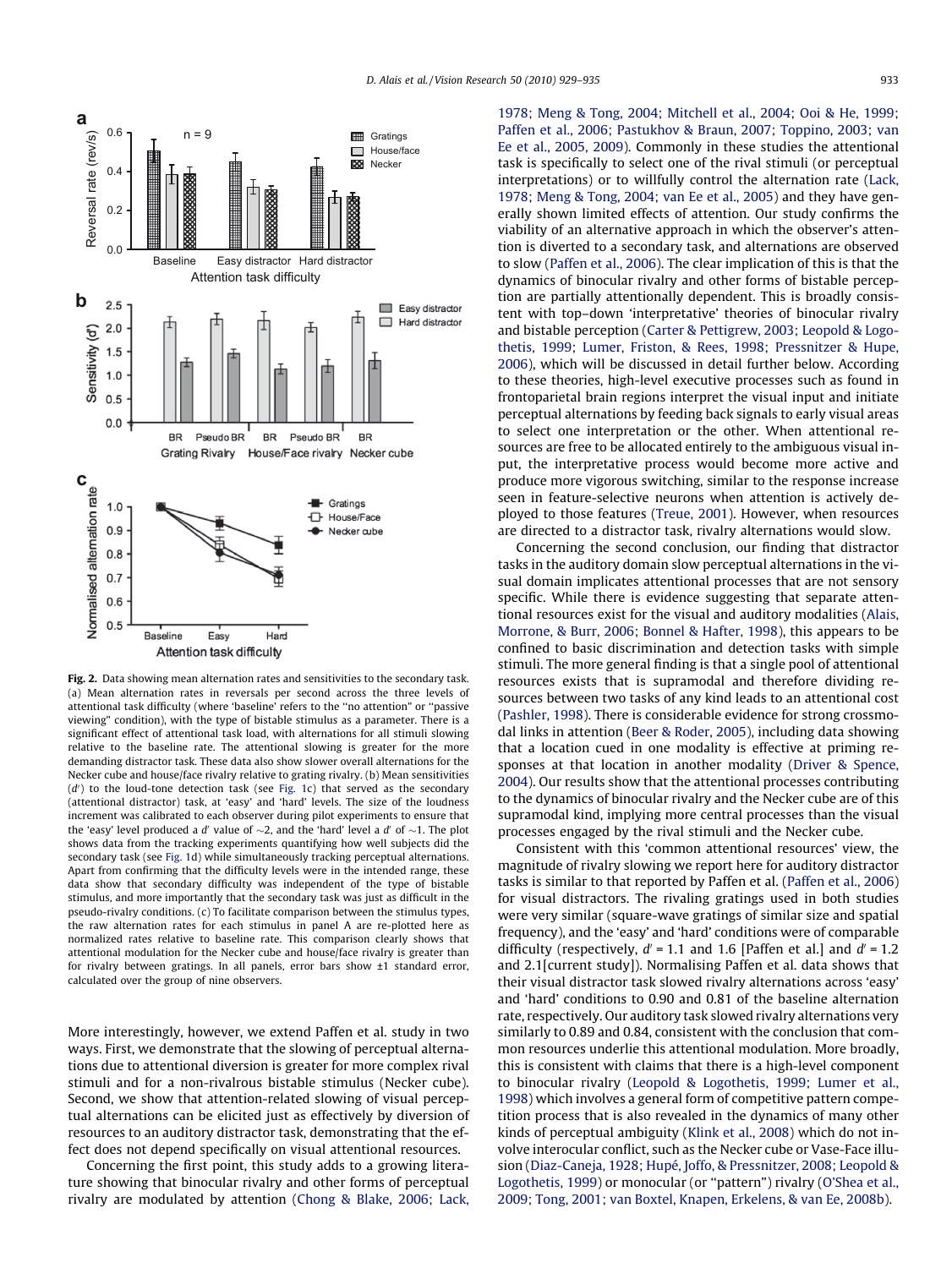The proposal that all forms of bistable perception share at least some common processes, perhaps a high-level pattern competition process, is supported by findings showing that all perceptual ambiguities share similar bistable Gamma-distributed dynamics [\(Bras](#page-5-0)[camp, van Ee, Pestman, & van den Berg, 2005; Fox & Herrmann,](#page-5-0) [1967; Logothetis, Leopold, & Sheinberg, 1996; O'Shea et al., 2009;](#page-5-0) [van Boxtel et al., 2008b\)](#page-5-0). There are, however, important differences that point to the contribution of other distinct processes, especially for binocular rivalry. Binocular rivalry is less able to be brought under attentional control than ambiguous figures such as the Necker cube or Face/Vase illusion ([Meng & Tong, 2004; van Ee et al., 2005\)](#page-6-0). Binocular rivalry is also the only form of ambiguity that involves interocular conflict, which ties it (although not exclusively) to early visual processes, unlike other perceptual ambiguities. This appears to have important consequences because binocular rivalry is the perceptual ambiguity most likely to undergo alternations of complete suppression rather than simply changes in vividness of percept. In addition, binocular rivalry dynamics are affected by a host of low-level stimulus parameters, such as spatial frequency and contrast, that do not obviously follow from a high-level theory. In addition, piecemeal rivalry tends to occur with large rival stimuli (but not ambiguous figures) which is a problem because highlevel selection should be a choice between one or the other interpretation, and not a conflated mixture of both. Overall, top–down 'interpretative' theories are not likely to provide a complete explanation of bistable perception.

[Paffen et al. \(2006\)](#page-6-0) explained their result in terms of low-level consequences of attention. They reasoned that alternations were faster without the distractor task because all attentional resources were free to be allocated to the rivaling gratings, leading to a boost in effective stimulus contrast. A boost in response gain due to attention has been shown neurophysiologically and psychophysically [\(Alais & Blake, 1999; Treue, 2001\)](#page-5-0), and since higher contrast does lead to faster rivalry alternations (especially for grating stimuli), this provided a reasonable account of their data. Expressed in more general terms, this 'gain' explanation could extend to explain our observations with house/face rivalry and the Necker cube, even though Necker cube alternation rates are not greatly affected by contrast change (Cornwell 1976). The reason is that the 'contrast gain' proposal is part of a broader notion that attentionally selected stimuli enjoy greater salience than other competing objects, which then biases neural competition in their favour ([Desimone & Dun](#page-5-0)[can, 1995\)](#page-5-0). Our finding that all stimuli, whether gratings, house/ face, or Necker cube, showed an attentional modulation of alternation rate is consistent with this broader notion of attentional gain as a boost in stimulus salience, and squares with a related proposal outlined by [Hupé et al. \(2008\)](#page-5-0) (see also Long & Toppino, 2004).

<span id="page-5-0"></span>In a related vein, another way to explain our results would be in terms of an attention-dependent interpretative process capable of feeding back to modulate early visual processes. A number of observations support the top–down 'interpretative' account of bistable perception. For one, significant correlations are observed between the dynamics of different types of rivalry presented simultaneously ([Pearson & Clifford, 2005\)](#page-6-0), and more broadly the dynamics of very different forms of ambiguous visual stimuli tend to be correlated [\(Brascamp et al., 2005; Leopold & Logothetis,](#page-5-0) [1999; Pearson & Clifford, 2005; van Ee, 2005](#page-5-0)). Also, idiosyncratic alternation dynamics within observers tend to be conserved across a variety of ambiguous stimuli [\(Carter & Pettigrew, 2003; Hupe &](#page-5-0) [Rubin, 2003; Sheppard & Pettigrew, 2006\)](#page-5-0), and even ambiguous auditory streaming stimuli show similar alternation dynamics to ambiguous visual stimuli [\(Pressnitzer & Hupe, 2006](#page-6-0)). All of this is consistent with a single interpretative network, possibly supramodal as suggested by the recent findings of [van Ee et al. \(2009\),](#page-6-0) governing bistable perceptual dynamics, although against it is Pressnitzer and Hupe's observation that idiosyncratic alternation dynamics in one modality were not seen in the other. Our findings add to evidence for a supramodal interpretative process by showing that attentional slowing effects are not modality specific, with auditory as well as visual tasks being similarly effective at producing a slowing of perceptual alternations.

In summary, our results show that attention plays a role in the dynamics of perceptual ambiguity for rivalrous and non-rivalrous visual stimuli. Deploying attention on a competing task slows perceptual alternations as a graded function of task difficulty, and the resources underlying this effect appear to be modality independent. The attentional slowing affect here is weaker for rivaling gratings than for ambiguous figures and complex rivalry patterns, although this could be due to different levels of processing in the visual system or to stimulus differences (size, spatial frequency, contrast etc). We propose that these attentional modulations of bistable dynamics can be attributed to an attention-dependent interpretative process that feeds back to modulate specifically visual processes to resolve perceptual ambiguity.

#### References

- Alais, D., & Blake, R. (1998). Interactions between global motion and local binocular rivalry. Vision Research, 38, 637–644.
- Alais, D., & Blake, R. (1999). Neural strength of visual attention gauged by motion adaptation. Nature Neuroscience, 2, 1015–1018.
- Alais, D., & Blake, R. (Eds.). (2005). Binocular rivalry. Cambridge: MA: MIT Press.
- Alais, D., & Melcher, D. (2007). Strength and coherence of binocular rivalry depends on shared stimulus complexity. Vision Research, 47, 269–279.
- Alais, D., Morrone, C., & Burr, D. (2006). Separate attentional resources for vision and audition. Proceedings of the Royal Society, Series B, 273, 1339–1345.
- Alais, D., Newell, F. N., & Mamassian, P. (2010). Multisensory processing in review: From physiology to behaviour. Seeing and Perceiving, 23, 3–38.
- Alais, D., & Parker, A. (2006). Independent binocular rivalry processes for motion and form. Neuron, 52, 911–920.
- Baker, D. H., & Graf, E. W. (2009). Natural images dominate in binocular rivalry. Proceedings of the National Academic Science USA, 106, 5436–5441.
- Beer, A. L., & Roder, B. (2005). Attending to visual or auditory motion affects perception within and across modalities: An event-related potential study. European Journal of Neuroscience, 21, 1116–1130.
- Blake, R. (1989). A neural theory of binocular rivalry. Psychological Review, 96, 145–167.
- Blake, R., & Boothroyd, K. (1985). The precedence of binocular fusion over binocular rivalry. Perception & Psychophysics, 37, 114–124.
- Blake, R., & Logothetis, N. K. (2002). Visual competition. Nature Reviews Neuroscience, 3, 13–21.
- Bonnel, A. M., & Hafter, E. R. (1998). Divided attention between simultaneous auditory and visual signals. Perception & Psychophysics, 60, 179-190.
- Brascamp, J. W., van Ee, R., Pestman, W. R., & van den Berg, A. V. (2005). Distributions of alternation rates in various forms of bistable perception. Journal of Vision, 5, 287–298.
- Carlson, T. A., & He, S. (2004). Competing global representations fail to initiate binocular rivalry. Neuron, 43, 907–914.
- Carter, O. L., & Pettigrew, J. D. (2003). A common oscillator for perceptual rivalries? Perception, 32, 295–305.
- Chong, S. C., & Blake, R. (2006). Exogenous attention and endogenous attention influence initial dominance in binocular rivalry. Vision Research, 46, 1794–1803.
- Chong, S. C., Tadin, D., & Blake, R. (2005). Endogenous attention prolongs dominance durations in binocular rivalry. Journal of Vision, 5, 1004–1012.
- Desimone, R., & Duncan, J. (1995). Neural mechanisms of selective visual attention. Annual Review of Neuroscience, 18, 193–222.
- Diaz-Caneja, E. (1928). Sur l'alternance binoculaire. Annales d'Oculistique, 165, 721–731.
- Driver, J., & Spence, C. (1998). Crossmodal attention. Current Opinion in Neurobiology, 8, 245–253.
- Driver, J., & Spence, C. (2004). Crossmodal spatial attention: Evidence from human performance. In C. Spence & J. Driver (Eds.), Crossmodal space and crossmodal attention (pp. 179–220). Oxford, UK: Oxford University Press.
- Fox, R., & Herrmann, J. (1967). Stochastic properties of binocular rivalry alternations. Perception & Psychophysics, 2, 432–436.
- Freeman, A. W. (2005). Multistage model for binocular rivalry. Journal of Neurophysiology, 94, 4412–4420.
- Hupé, J.-M., Joffo, L.-M., & Pressnitzer, D. (2008). Bistability for audiovisual stimuli: Perceptual decision is modality specific. Journal of Vision, 8(7), 1–15.
- Hupe, J. M., & Rubin, N. (2003). The dynamics of bi-stable alternation in ambiguous motion displays: A fresh look at plaids. Vision Research, 43, 531–548.
- Klink, C., van Ee, R., Nijs, M. M., Brouwer, G. J., Noest, A. J., & van Wezel, R. J. A. (2008). Early interactions between neuronal adaptation and voluntary control determine perceptual choices in bistable vision. Journal of Vision, 8(5), 1–18.
- Kornmeier, J., Hein, C. M., & Bach, M. (2009). Multistable perception: When bottomup and top–down coincide. Brain and Cognition, 69, 138–147.